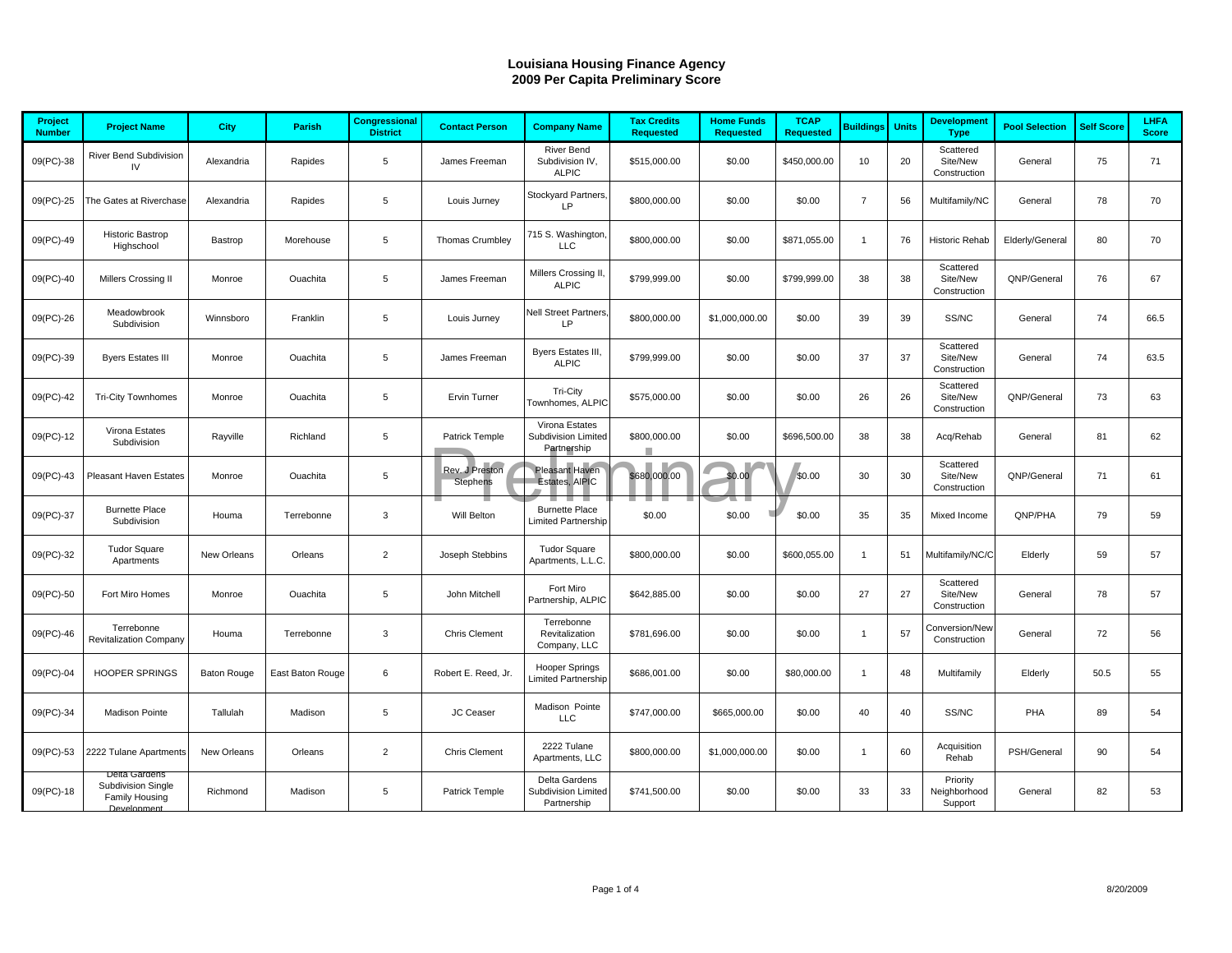|                          | <b>Louisiana Housing Finance Agency</b><br>2009 Per Capita Preliminary Score |                    |                  |                                         |                       |                                                                        |                                        |                                       |                                 |                  |              |                                       |                         |                   |                      |
|--------------------------|------------------------------------------------------------------------------|--------------------|------------------|-----------------------------------------|-----------------------|------------------------------------------------------------------------|----------------------------------------|---------------------------------------|---------------------------------|------------------|--------------|---------------------------------------|-------------------------|-------------------|----------------------|
| Project<br><b>Number</b> | <b>Project Name</b>                                                          | <b>City</b>        | Parish           | <b>Congressional</b><br><b>District</b> | <b>Contact Person</b> | <b>Company Name</b>                                                    | <b>Tax Credits</b><br><b>Requested</b> | <b>Home Funds</b><br><b>Requested</b> | <b>TCAP</b><br><b>Requested</b> | <b>Buildings</b> | <b>Units</b> | <b>Development</b><br><b>Type</b>     | <b>Pool Selection</b>   | <b>Self Score</b> | LHFA<br><b>Score</b> |
| 09(PC)-41                | Goldonna Subdivision                                                         | Alexandria         | Rapides          | 5                                       | James Freeman         | Goldonna<br>Subdivision, ALPIC                                         | \$799,999.00                           | \$0.00                                | \$0.00                          | 37               | 37           | Scattered<br>Site/New<br>Construction | General                 | 78                | 52                   |
| 09(PC)-22                | Oakwood Estates<br>Phase II                                                  | Hammond            | Tangipahoa       | $\mathbf{1}$                            | Dale Lancaster        | Oakwood Estates<br>Phase II, L.P.                                      | \$590,000.00                           | \$200,000.00                          | \$200,000.00                    | 32               | 32           | SS/NC                                 | General/Elderly         | 54                | 51.5                 |
| 09(PC)-11                | St. Bernard II                                                               | New Orleans        | Orleans          | $\overline{2}$                          | Jake von Trapp        | New St. Bernard II,<br>LLC                                             | \$722,714.00                           | \$0.00                                | \$0.00                          | $\overline{7}$   | 49           | Multifamily                           | PHA                     | 67                | 51                   |
| 09(PC)-24                | <b>Trinity Trace</b>                                                         | <b>Baton Rouge</b> | East Baton Rouge | 6                                       | Roger Kahao           | Trinity Trace, LLC                                                     | \$799.999.00                           | \$0.00                                | \$500,000.00                    | 28               | 28           | SS/NC                                 | General                 | 84                | 50.5                 |
| 09(PC)-17                | GCHP-One Stop                                                                | <b>Baton Rouge</b> | East Baton Rouge | 6                                       | Sara Meadows Tollesor | GCHP-One Stop,<br><b>LLC</b>                                           | \$718,576.00                           | \$0.00                                | \$820,000.00                    | $\mathbf{1}$     | 36           | NC/C                                  | Non Profit/PSH          | 74                | 50                   |
| 09(PC)-21                | Willowood Estates                                                            | Welsh              | Jefferson Davis  | $\overline{2}$                          | Dale Lancaster        | Willowood Estates,<br>L.P.                                             | \$665,000.00                           | \$400,000.00                          | \$250,000.00                    | 32               | 32           | SS/NC                                 | General                 | 72                | 50                   |
| 09(PC)-23                | Plum Tree Estates<br>Phase II                                                | Rayville           | Richland         | 5                                       | Dale Lancaster        | Plum Tree Estates<br>Phase II, L.P.                                    | \$665,000.00                           | \$400,000.00                          | \$250,000.00                    | 32               | 32           | SS/NC                                 | General                 | 78                | 48.5                 |
| 09(PC)-52                | Villa Gardens                                                                | Lafayette          | Lafayette        | $\overline{7}$                          | <b>Richard Becker</b> | Villa Gardens,<br>Limited Partnership                                  | \$800,000.00<br>H.                     | \$0.00                                | \$833,528.00                    | 43               | 43           | Conversion/New<br>Construction        | PHA/General             | 73                | 48                   |
| 09(PC)-45                | York Homes                                                                   | Harvey             | Jefferson        | $\overline{2}$                          | Victor Ray Rose       | York Homes,<br><b>Limited Partnership</b>                              | г<br>\$726,665.00                      | \$0.00                                | \$774,660.00                    | 43               | 43           | Scattered<br>Site/New<br>Construction | General                 | 58                | 47.5                 |
| 09(PC)-47                | <b>Fullerton Estates</b>                                                     | <b>Baton Rouge</b> | East Baton Rouge | 6                                       | Pat Dobbins           | Fullerton Estates,<br><b>Limited Partnership</b>                       | \$175,676.00                           | \$0.00                                | \$0.00                          | 22               | 22           | Scattered<br>Site/New<br>Construction | QNP/General             | 59                | 46                   |
| 09(PC)-44                | Carson Homes                                                                 | <b>Baton Rouge</b> | East Baton Rouge | 6                                       | Victor Ray Rose       | Carson Homes,<br>Limited Partnership                                   | \$800,000.00                           | \$0.00                                | \$806,164.00                    | 22               | 44           | Scattered<br>Site/New<br>Construction | General                 | 55                | 45.5                 |
| 09(PC)-51                | <b>Cypress Trails</b><br>Apartments Home                                     | Lafayette          | Lafayette        | $\overline{7}$                          | <b>Richard Becker</b> | <b>Cypress Trails</b><br>Apartments Homes,<br>Limited Partnership      | \$800,000.00                           | \$924,274.00                          | \$0.00                          | 10               | 80           | Conversion/New<br>Construction        | General/PSH/Elde<br>rly | 74                | 45                   |
| 09(PC)-33                | Venture III                                                                  | New Orleans        | Orleans          | $\overline{2}$                          | Joseph Stebbins       | Classi<br>Construction of New<br>Orleans Venture III,<br>$\Box$ $\Box$ | \$584,000.00                           | \$0.00                                | \$354,000.00                    | 12               | 24           | SS/NC                                 | General                 | 52                | 44                   |
| 09(PC)-20                | <b>Liberty Place Apartments</b>                                              | New Orleans        | Orleans          | $\overline{2}$                          | James Neville         | <b>Liberty Place</b><br>Apartments, LLC                                | \$500,000.00                           | \$0.00                                | \$465,000.00                    | 18               | 34           | Multifamily/Reha<br>$\mathbf b$       | General                 | 91                | 42                   |
| 09(PC)-02                | <b>MILBROOKE</b><br><b>APARTMENTS</b>                                        | Florien            | Sabine           | $\overline{4}$                          | Frank Thaxton         | ECMB, LLC                                                              | \$195,000.00                           | \$0.00                                | \$0.00                          | $\overline{4}$   | 32           | Multifamily                           | General/Rural           | 45                | 41.5                 |
| 09(PC)-54                | Dakota Homes                                                                 | Harvey             | Jefferson        | $\overline{2}$                          | Victor Ray Rose       | Dakota Homes,<br><b>Limited Partnership</b>                            | \$708,016.00                           | \$0.00                                | \$0.00                          | 42               | 42           | Scattered<br>Site/New<br>Construction | General                 | 48                | 41                   |
| 09(PC)-56                | Quail Ridge Duplex<br>Homes                                                  | Lafayette          | Lafayette        | $\overline{7}$                          | Michael Peralta       | Quail Ridge 2009<br>Limited Partnership                                | \$800,000.00                           | \$0.00                                | \$329,000.00                    | 20               | 40           | Conversion/New<br>Construction        | General                 | 50                | 41                   |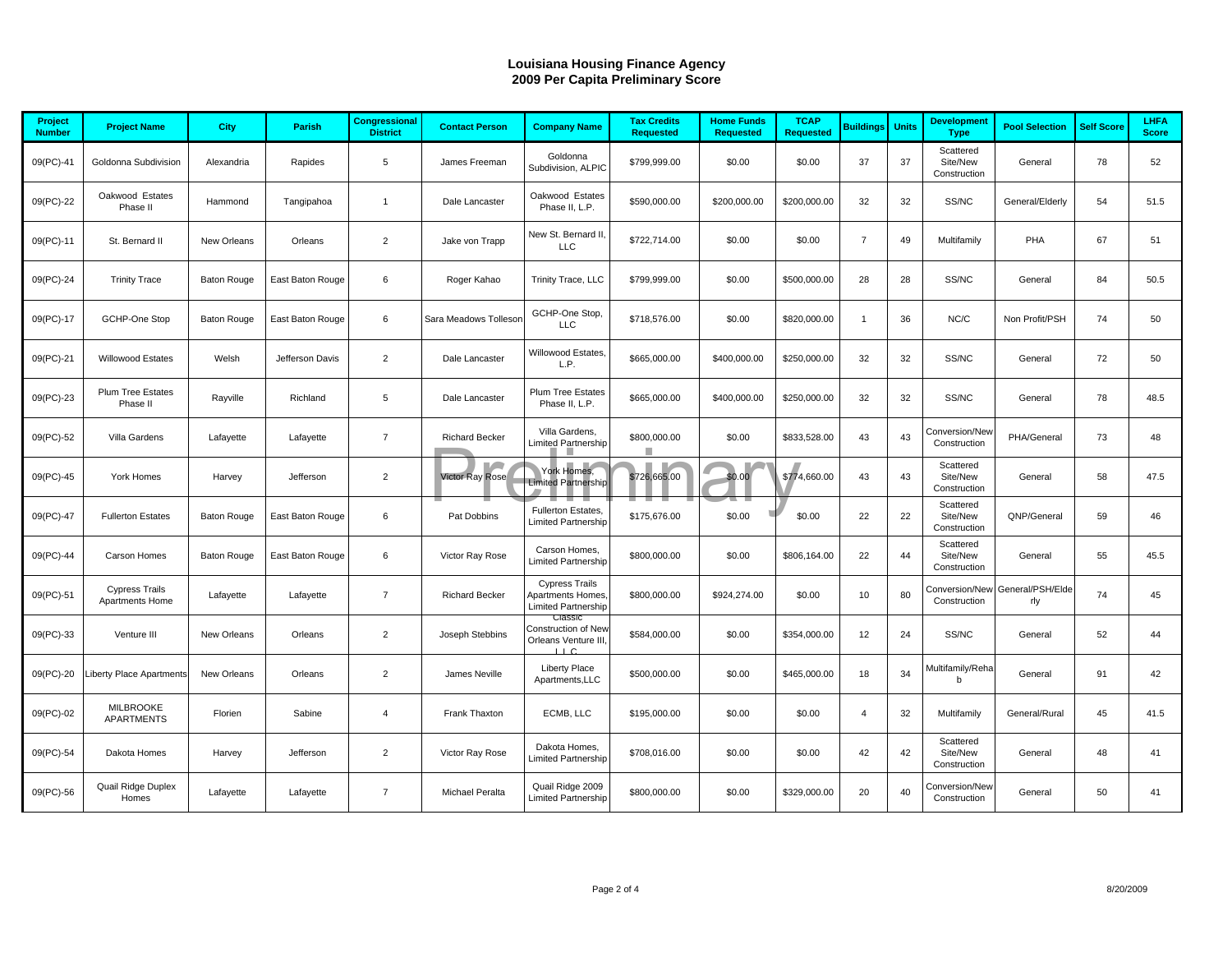|                          | <b>Louisiana Housing Finance Agency</b><br>2009 Per Capita Preliminary Score |                    |                  |                                  |                       |                                                          |                                        |                                       |                                 |                  |              |                                      |                       |                   |                      |
|--------------------------|------------------------------------------------------------------------------|--------------------|------------------|----------------------------------|-----------------------|----------------------------------------------------------|----------------------------------------|---------------------------------------|---------------------------------|------------------|--------------|--------------------------------------|-----------------------|-------------------|----------------------|
|                          |                                                                              |                    |                  |                                  |                       |                                                          |                                        |                                       |                                 |                  |              |                                      |                       |                   |                      |
| Project<br><b>Number</b> | <b>Project Name</b>                                                          | City               | Parish           | Congressional<br><b>District</b> | <b>Contact Person</b> | <b>Company Name</b>                                      | <b>Tax Credits</b><br><b>Requested</b> | <b>Home Funds</b><br><b>Requested</b> | <b>TCAP</b><br><b>Requested</b> | <b>Buildings</b> | <b>Units</b> | <b>Development</b><br><b>Type</b>    | <b>Pool Selection</b> | <b>Self Score</b> | LHFA<br><b>Score</b> |
| 09(PC)-58                | Madeline Cove Duplex<br>Homes                                                | Lafayette          | Lafayette        | $\overline{7}$                   | Michael Peralta       | Madeline Cove<br>2009 Limited<br>Partnership             | \$800,000.00                           | \$0.00                                | \$329,000.00                    | 20               | 40           | Conversion/New<br>Construction       | General               | 50                | 41                   |
| 09(PC)-13                | <b>Red River Apartments</b>                                                  | Coushatta          | <b>Red River</b> | $\overline{4}$                   | Kerry Banks           | Coushatta<br>Affordable Housing<br>Partners, LLC         | \$194,565.00                           | \$0.00                                | \$0.00                          | 6                | 32           | Acq/Rehab                            | General               | 74                | 40                   |
| 09(PC)-55                | <b>Fifth Avenue Apartments</b>                                               | Lake Charles       | Calcasieu        | $\overline{7}$                   | Gary Hassenflu        | Fifth Avenue<br>Housing Partners,<br>LP                  | \$796,348.00                           | \$0.00                                | \$715,146.00                    | 5                | 40           | Conversion/New<br>Construction       | Ike/General           | 39.5              | 39.5                 |
| 09(PC)-27                | Goodman Place                                                                | Lake Charles       | Calcasieu        | $\overline{7}$                   | <b>Robert Davis</b>   | Goodman Place<br>Development CO,<br>L.P.                 | \$800,000.00                           | \$0.00                                | \$0.00                          | 38               | 38           | SS/NC                                | <b>IKE</b>            | 56                | 38.5                 |
| 09(PC)-29                | McKenzie Woods                                                               | Lake Charles       | Calcasieu        | $\overline{7}$                   | Robert Davis          | McKenzie Woods<br>Development CO,<br>L.P.                | \$800,000.00                           | \$0.00                                | \$0.00                          | 38               | 38           | SS/NC                                | IKE                   | 56                | 38.5                 |
| 09(PC)-05                | HOOPER POINTE II                                                             | <b>Baton Rouge</b> | East Baton Rouge | 6                                | Robert E. Reed, Jr.   | Hooper Pointe II<br><b>Limited Partnership</b>           | \$737,182.00                           | \$0.00                                | \$0.00                          | 5                | 48           | Multifamily                          | QNP                   | 50.5              | 38                   |
| 09(PC)-15                | Desoto Plaza<br>Apartments                                                   | Mansfield          | De Soto          | $\overline{4}$                   | Kerry Banks           | Desoto Affordable<br>Housing Partners,<br><b>LLC</b>     | \$194,602.00                           | \$0.00                                | \$0.00                          | 5                | 32           | Acq/Rehab                            | Rural                 | 51                | 37.5                 |
| 09(PC)-31                | <b>Riverlands Apartments</b>                                                 | Paulina            | St. James        | 3                                | Robert Whittington    | <b>Riverlands Limited</b><br>Partnership                 | \$218,500.00<br>П                      | \$0.00                                | \$0.00                          | 11               | 59           | Acq/Rehab                            | Rural/General         | 69                | 36.5                 |
| 09(PC)-01                | ELIZABETH COURT<br><b>APARTMENTS</b>                                         | Elizabeth          | Allen            | 5                                | Frank Thaxton         | <b>ECMB LLC</b>                                          | \$95,000.00                            | \$0.00                                | \$0.00                          | $\overline{4}$   | 16           | Multifamily                          | General/Rural         | 46                | 36                   |
| 09(PC)-30                | Stones Throw<br>Apartments                                                   | Slidell            | St. Tammany      | $\mathbf{1}$                     | Robert Whittington    | Stones Throw<br>imited Partnership                       | \$382,000.00                           | \$0.00                                | \$0.00                          | 8                | 64           | Acq/Rehab                            | Rural/General         | 60                | 35.5                 |
| 09(PC)-60                | Autumn Chase<br>Apartments                                                   | <b>Baton Rouge</b> | East Baton Rouge | 6                                | Michael Peralta       | Ardenwood<br>Crossings, A<br>imited Partnership          | \$800,000.00                           | \$1,450,000.00                        | \$1,000,000.00                  | 16               | 207          | Priority HUD<br><b>Rehab Project</b> | General               | 49                | 35.5                 |
| 09(PC)-08                | PROVIDENCE POINT                                                             | Lake Providence    | East Carroll     | 5                                | Kemmeka A. Davis      | Providence Point<br>L.P.1                                | \$653,574.00                           | \$0.00                                | \$560,829.00                    | 30               | 30           | Multifamily                          | QNP                   | 164               | 32                   |
| 09(PC)-14                | <b>Gibsland Seniors</b><br>Apartments                                        | Gibsland           | Bienville        | $\overline{4}$                   | Kerry Banks           | <b>Gibsland Affordable</b><br>Housing Partners,<br>LLC   | \$194,095.00                           | \$0.00                                | \$0.00                          | 8                | 32           | Acq/Rehab                            | Rural                 | 47                | 32                   |
| 09(PC)-19                | Lykes Steamship<br>Apartments                                                | New Orleans        | Orleans          | 2                                | Victor Smeltz         | 1770 Tchoupitoulas<br>Apartments LP                      | \$800,000.00                           | \$0.00                                | \$987,208.00                    | $\mathbf{1}$     | 46           | Multifamily/Histor<br>ic/Rehab       | N/A                   | 71                | 31.5                 |
| 09(PC)-48                | <b>Forest Towers</b>                                                         | New Orleans        | Orleans          | $\overline{2}$                   | Donald Denham         | Foundation/Forest<br>Towers, LLC                         | \$245,000.00                           | \$0.00                                | \$0.00                          | $\mathbf{1}$     | 200          | Rehab                                | Elderly               | 49                | 31.5                 |
| 09(PC)-06                | <b>ISABELL DAVIS</b><br><b>MEMORIAL ESTATES</b>                              | St. Joseph         | Tensas           | $\sqrt{5}$                       | Kemmeka A. Davis      | <b>Isabell Davis</b><br><b>Memorial Estates</b><br>L.P.1 | \$653,574.00                           | \$0.00                                | \$560,829.00                    | 30               | 30           | Multifamily                          | QNP                   | 166               | 30                   |
| 09(PC)-07                | <b>GENEVA ESTATES</b>                                                        | Warden             | Richland         | 5                                | Kemmeka A. Davis      | Geneva Estates<br>L.P.1                                  | \$625,649.00                           | \$0.00                                | \$540,272.00                    | 28               | 28           | Multifamily                          | QNP                   | 164               | 29                   |